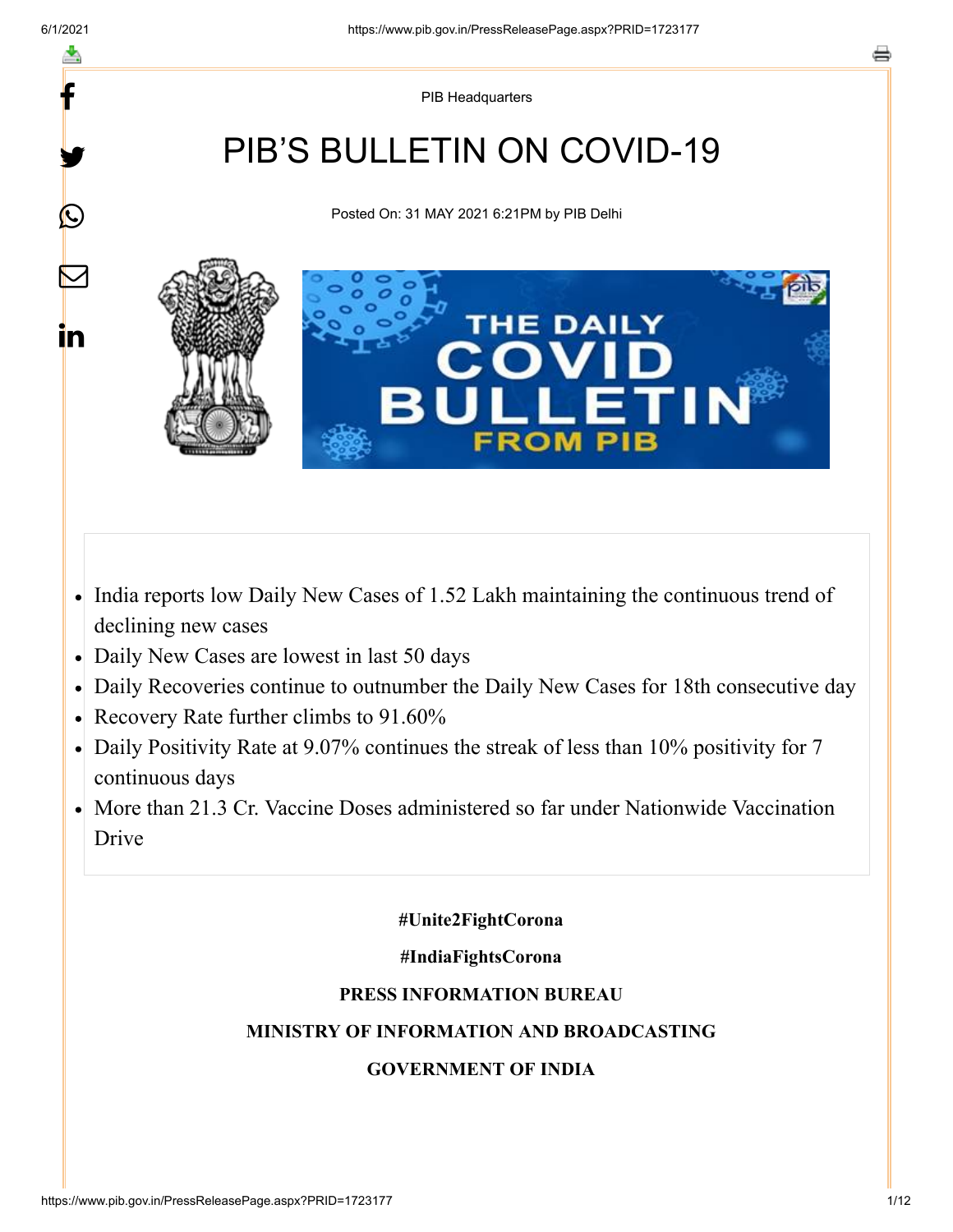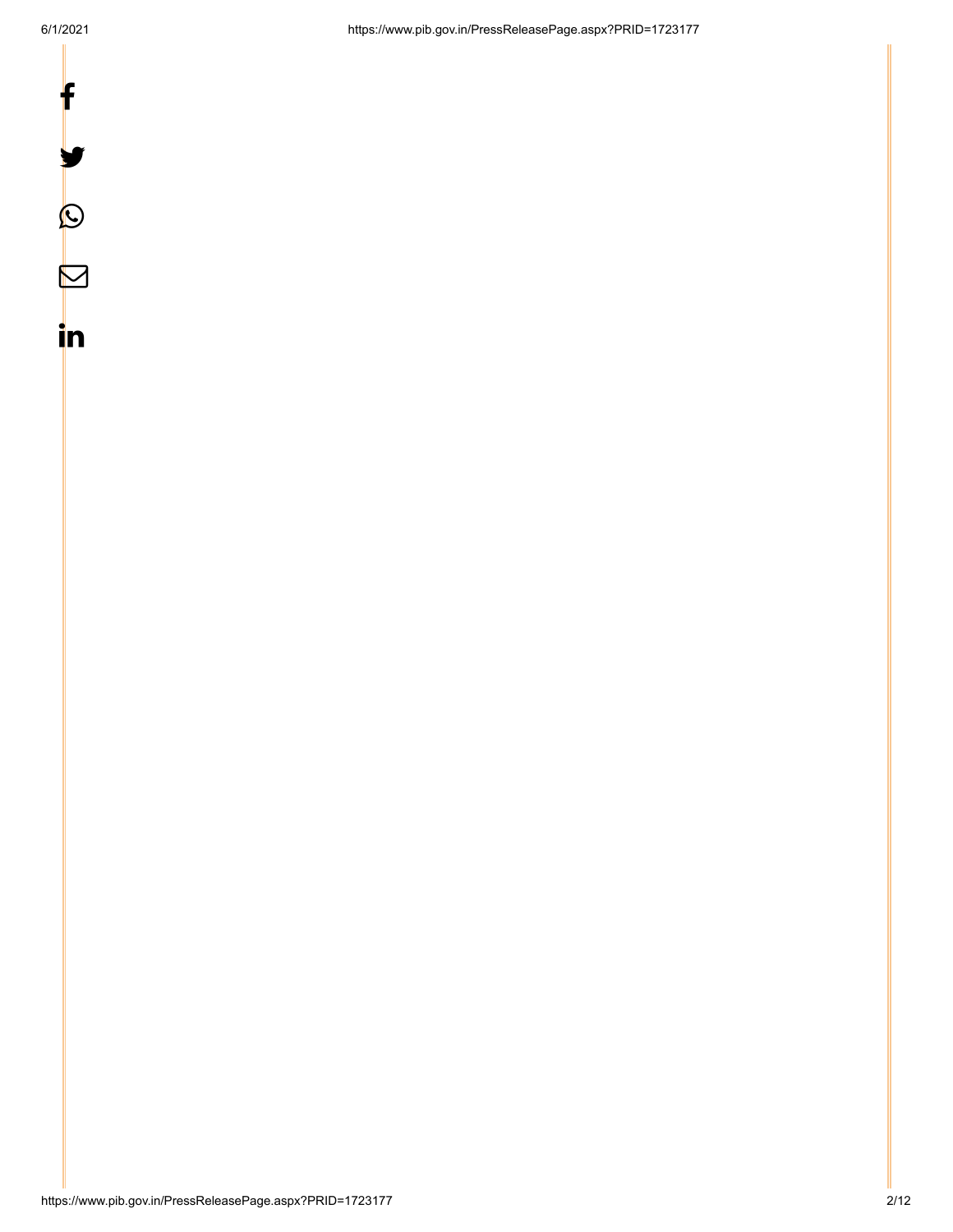D

f

y.

 $\bm{\mathcal{Q}}$ 

 $\bm{\nabla}$ 

in

Image

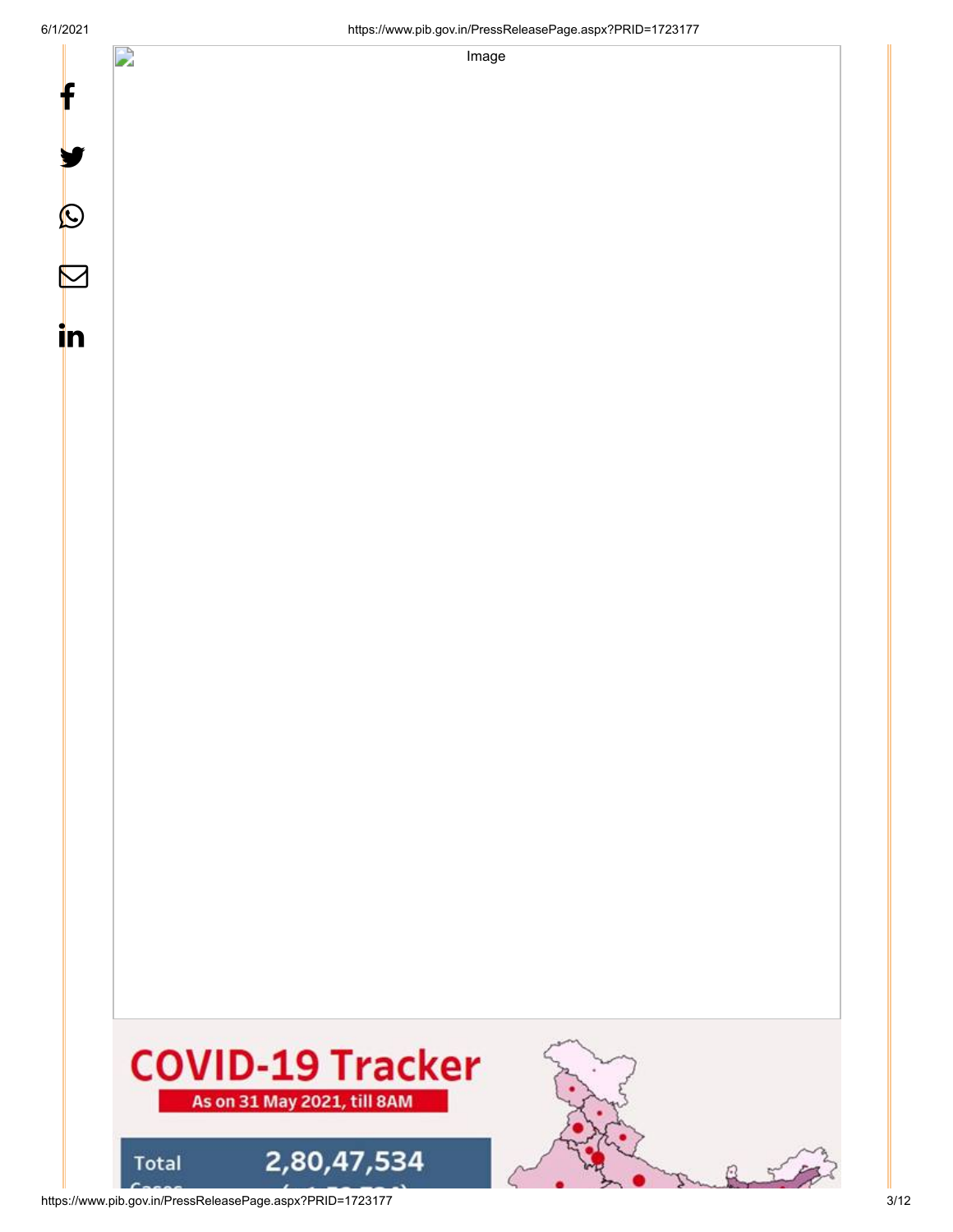in

6/1/2021 https://www.pib.gov.in/PressReleasePage.aspx?PRID=1723177



| <b>States' Cases (Highest)</b> |                                 | Recovered (%)   | Active (%)     | Deaths (%)    |
|--------------------------------|---------------------------------|-----------------|----------------|---------------|
| Maharashtra                    | 57,31,815 ( $\triangle$ 18,600) | 53,62,370 (94%) | 2,74,601 (5%)  | 94,844 (1.7%) |
| Karnataka                      | 25,87,827 ( $\triangle$ 20,378) | 22,17,117 (86%) | 3,42,031 (13%) | 28,679 (1.1%) |
| Kerala                         | 25,14,279 (419,894)             | 22,81,518 (91%) | 2,24,120 (9%)  | 8,641 (0.3%)  |
| <b>Tamil Nadu</b>              | 20,68,580 ( $\triangle$ 28,864) | 17,39,280 (84%) | 3,05,546 (15%) | 23,754 (1.1%) |
| <b>Uttar Pradesh</b>           | 16,90,016 (41,864)              | 16,28,456 (96%) | 41,214 (2%)    | 20,346 (1.2%) |
| Andhra Pradesh                 | 16,85,142 ( $\triangle$ 13,400) | 15,08,515 (90%) | 1,65,795 (10%) | 10,832 (0.6%) |
| <b>Delhi</b>                   | 14,25,592 (4946)                | 13,89,341 (97%) | 12,100 (1%)    | 24,151 (1.7%) |
| <b>West Bengal</b>             | 13,66,240 ( $\triangle$ 11,284) | 12,55,932 (92%) | 94,898 (7%)    | 15,410 (1.1%) |
| Chhattisgarh                   | $9,69,300 \ (\AA{1},655)$       | 9,17,023 (95%)  | 39,261 (4%)    | 13,016 (1.3%) |
| Rajasthan                      | 9,38,460 (42,298)               | 8,80,919 (94%)  | 49,224 (5%)    | 8,317 (0.9%)  |
| Gujarat                        | 8,07,488 ( $\triangle 1,871$ )  | 7,62,270 (94%)  | 35,403 (4%)    | 9,815(1.2%)   |
| Madhya Pradesh                 | 7,78,825 ( $\triangle$ 1,476)   | 7,43,550 (95%)  | 27,256 (3%)    | 8,019 (1.0%)  |
| Odisha                         | 7,56,684 (49,541)               | 6,70,527 (89%)  | 83,438 (11%)   | 2,719 (0.4%)  |
| Haryana                        | 7,55,389 (A1,452)               | 7,26,081 (96%)  | 21,087 (3%)    | 8,221(1.1%    |
| Bihar                          | 7,05,648 (A1,475)               | 6,82,166 (97%)  | 18,378 (3%)    | 5,104(0.7%    |
| Telangana                      | 5,75,827 ( $\triangle 1,801$ )  | 5,37,522 (93%)  | 35,042 (6%)    | 3,263 (0.6%)  |
| Punjab                         | 5,65,415 (42,584)               | 5,11,720 (91%)  | 39,263 (7%)    | 14,432 (2.6%) |
| <b>Assam</b>                   | 4,06,868 ( $\triangle$ 3,245)   | 3,49,773 (86%)  | 53,795 (13%)   | 3,300 (0.8%)  |
| <b>Jharkhand</b>               | 3,36,943 (4703)                 | 3,22,060 (96%)  | 9,906 (3%)     | 4,977(1.5%)   |
| <b>Uttarakhand</b>             | 3,28,338 ( $\triangle$ 1,226)   | 2,91,580 (89%)  | 30,357 (9%)    | 6,401(1.9%)   |

\* A indicates increase in the number in the last 24 hrs

\* 'Recovered' and 'Active' bar plots (for states) are to scale; the 'Deaths' plot is NOT to scale

@COVIDNewsByMIB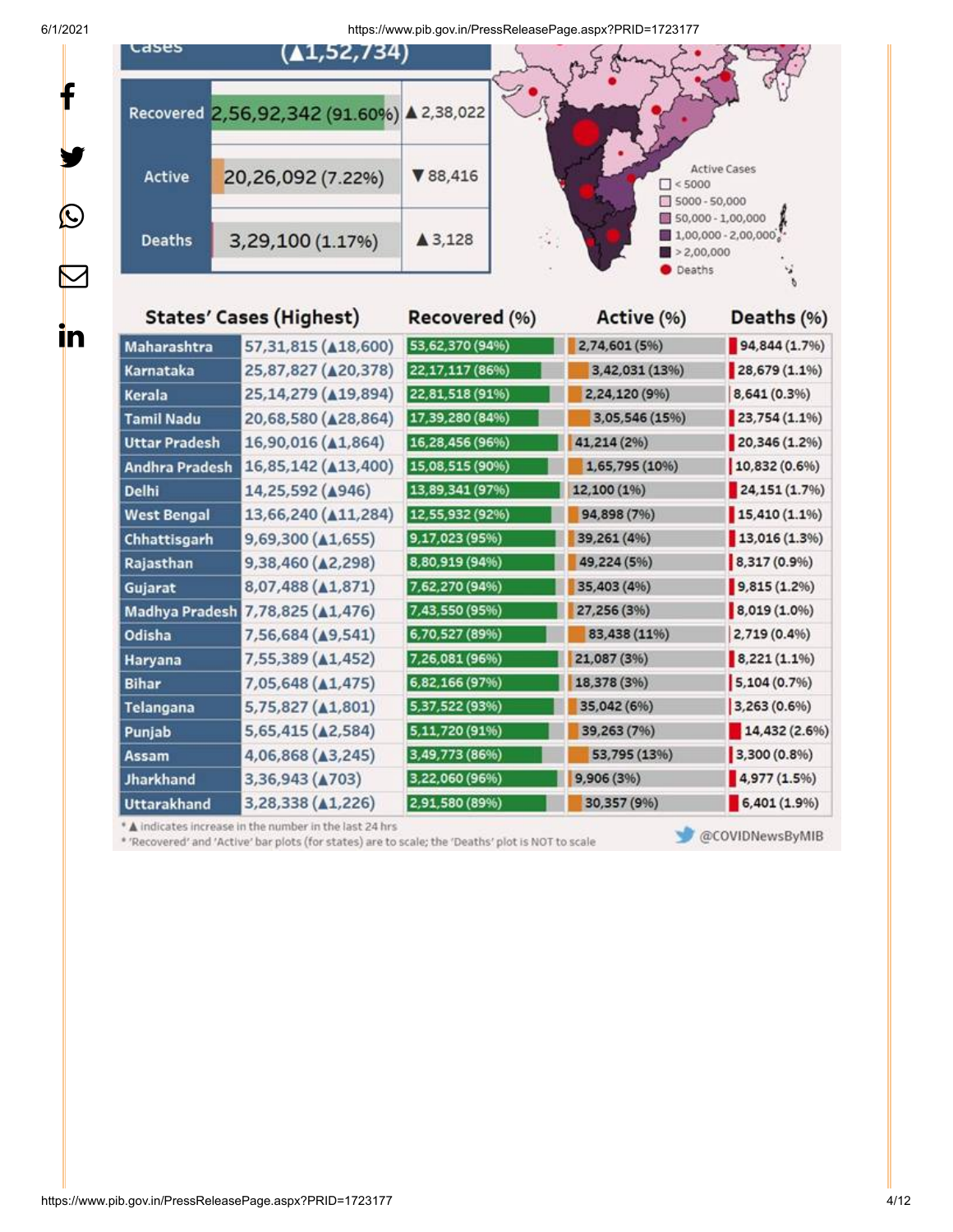| 6/1/2021         | https://www.pib.gov.in/PressReleasePage.aspx?PRID=1723177                                        |                      |                           |  |  |  |
|------------------|--------------------------------------------------------------------------------------------------|----------------------|---------------------------|--|--|--|
| ÍS)              | <b>Ministry of Information</b><br>and Broadcasting<br>Government of India<br>COVID-19<br>Vaccine | #IndiaFightsCorona   | <b>Des</b><br><b>Blue</b> |  |  |  |
|                  | <b>COVID-19 Vaccination Status</b><br>(As on 31st May, 2021   07:00 AM)                          |                      |                           |  |  |  |
|                  | More than 21,31,54,129                                                                           |                      |                           |  |  |  |
| in               | COVID-19 vaccine doses administered                                                              |                      |                           |  |  |  |
| <b>Doses for</b> |                                                                                                  | 1 <sup>st</sup> Dose | 2 <sup>nd</sup> Dose      |  |  |  |
|                  | <b>HCWs</b>                                                                                      | 98,67,310            | 67,76,644                 |  |  |  |
|                  | FLWs                                                                                             | 1,55,92,325          | 84,97,120                 |  |  |  |
|                  | $45 - 60$<br>years                                                                               | 6,56,60,693          | 1,05,74,441               |  |  |  |
|                  | Above 60<br>Years                                                                                | 5,85,28,448          | 1,86,82,495               |  |  |  |
|                  | $18 - 44$<br>years                                                                               | 1,89,64,595          | 10,058                    |  |  |  |
|                  | <b>Total</b>                                                                                     | 16,86,13,371         | 4,45,40,758               |  |  |  |

O/COVIDNewsByMIB O/MIB\_India O/MIB\_Hindi O/inbministry O/inbministry O/mib\_india

# **India reports low Daily New Cases of 1.52 Lakh maintaining the continuous trend of declining new cases Daily New Cases are lowest in last 50 days**

- As part of continued decline in the daily new cases, India has reported lowest Daily New Cases in last 50 days with 1.52 Lakh cases.The country has recorded **less than 2 lakh Daily New Cases** for **4 continuous days now**.
- **1,52,734** Daily New Cases were registered in the last 24 hours.
- India's Daily Recoveries continue to outnumber the Daily New Cases for the 18th consecutive day. **2,38,022** recoveries were registered in the last 24 hours.
- Out of the people infected since beginning of the pandemic **2,56,92,342 people have already recovered from COVID-19 &2,38,022** patients have recovered in the last 24 hours. This constitutes an overall recovery rate of **91.60%.**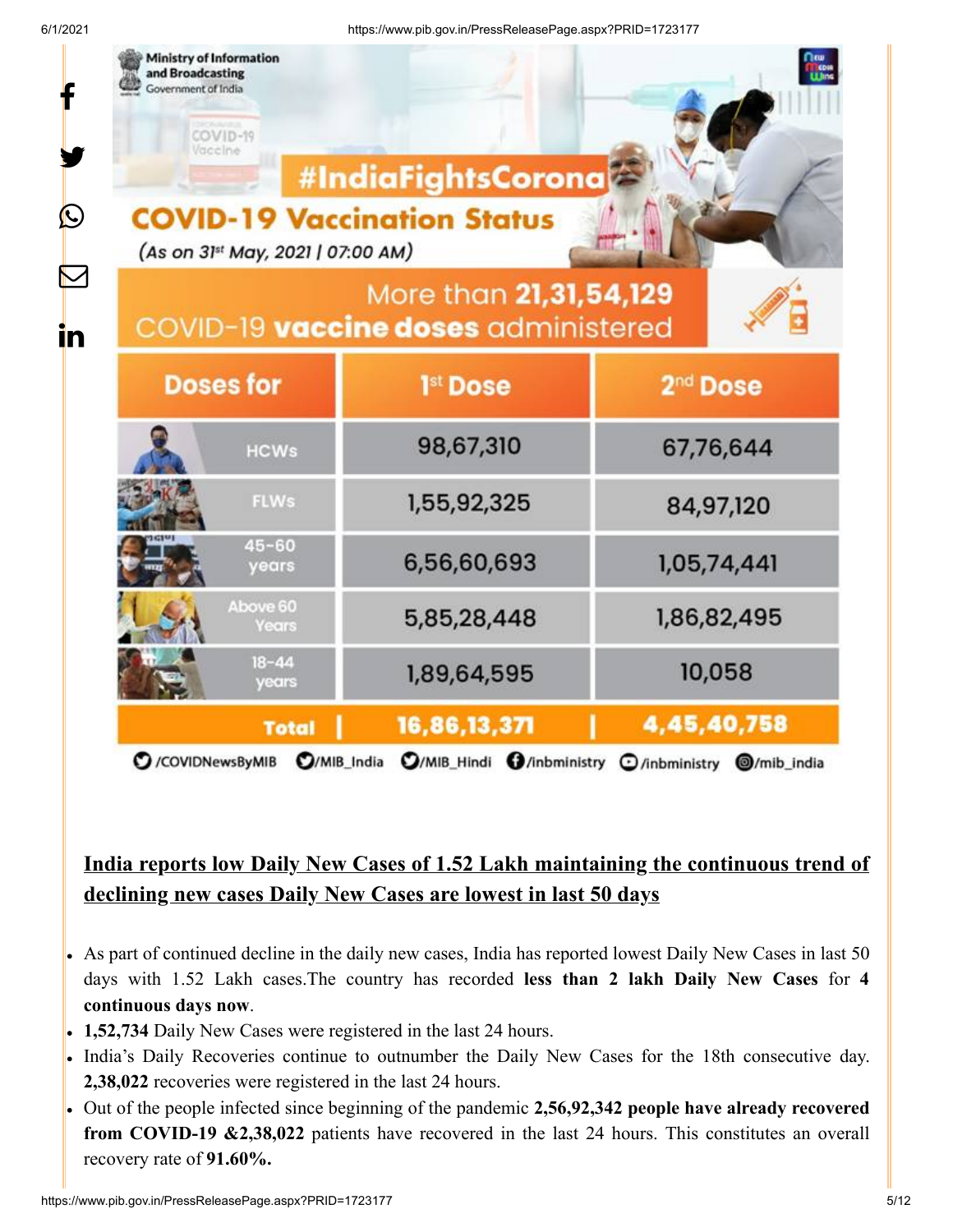C

**Weekly Positivity Rate is currently at 9.04%** while the **Daily Positivity rate has reduced and is at 9.07% today.** It has remained less than 10% for 7consecutive days now.

A total of **21,31,54,129** vaccine doses have been administered through 30,28,295sessions, as per the provisional report till 7 am today.  $f$ y.

For details[:https://www.pib.gov.in/PressReleasePage.aspx?PRID=1723043](https://www.pib.gov.in/PressReleasePage.aspx?PRID=1723043)

### **More than 23crore vaccine doses provided to States/UTs**

Government of India has so far provided, both through the free of cost category and through direct state procurement category, **more than 23crore vaccine doses** (23,11,68,480) to States/UTs.

**In** Of this, the total consumption, including wastages is 21,22,38,652 doses (as per data available at 8 AM today).

More than 1.75 crore COVID Vaccine doses (1,75,48,648) are still available with the States/UTs to be administered.

For details[:https://www.pib.gov.in/PressReleasePage.aspx?PRID=1723045](https://www.pib.gov.in/PressReleasePage.aspx?PRID=1723045)

### **Additional 30100 vials of Amphotericin-B allocated to all States/UTs and Central Institutions - Shri D.V SadanandaGowda**

Union Minister for Chemicals and Fertilizers Shri D.V SadanandaGowda announced that additional 30100 vials of Amphotericin-B have been allocated to all the States/UTs and Central Institutions today.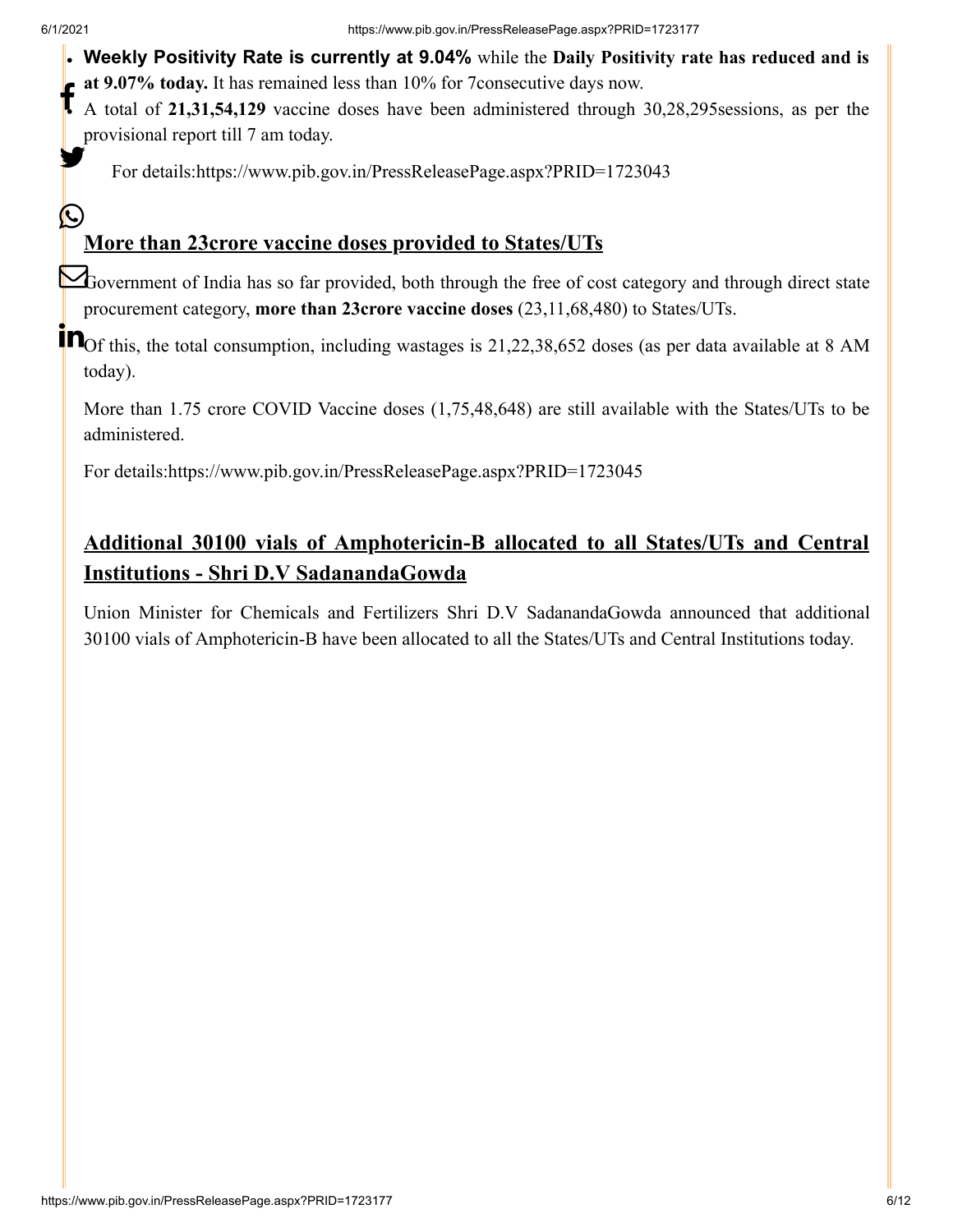y.

 $\bm{\mathcal{Q}}$ 

 $\bm{\nabla}$ 

in

#### ALLOCATION OF AMPHOTERICIN B INJECTION ON 31ST MAY

| .No.           | State/UT                     | <b>Draft Allocation</b> |
|----------------|------------------------------|-------------------------|
| 1              | <b>A&amp;N Islands</b>       | 0                       |
| $\overline{c}$ | Andhra Pradesh               | 1600                    |
| 3              | Arunachal Pradesh            | 0                       |
| 4              | Assam                        | 50                      |
| 5              | Bihar                        | 500                     |
| 6              | Chandigarh                   | 280                     |
| 7              | Chhattisgarh                 | 260                     |
| 8              | <b>D&amp;D &amp; D&amp;N</b> | 0                       |
| 9              | Delhi                        | 1190                    |
| 10             | Goa                          | 50                      |
| 11             | Gujarat                      | 5630                    |
| 12             | Haryana                      | 1200                    |
| 13             | <b>Himachal Pradesh</b>      | 50                      |
| 14             | <b>J&amp;K(UT)</b>           | 50                      |
| 15             | Jharkahand                   | 70                      |
| 16             | Karnataka                    | 1930                    |
| 17             | Kerala                       | 70                      |
| 18             | Ladakh (UT)                  | 0                       |
| 19             | Lakshdweep                   | 0                       |
| 20             | Madhya Pradesh               | 1920                    |
| 21             | Maharashtra                  | 5900                    |
| 22             | Manipur                      | 0                       |
| 23             | Meghalaya                    | 0                       |
| 24             | Mizoram                      | 0                       |
| 25             | Nagaland                     | 0                       |
| 26             | Odisha                       | 50                      |
| 27             | Puduchery                    | 60                      |
| 28             | Punjab                       | 340                     |
| 29             | Rajasthan                    | 3670                    |
| 30             | Sikkim                       | 0                       |
| 31             | <b>Tamil Nadu</b>            | 680                     |
| 32             | Telangana                    | 1200                    |
| 33             | Tripura                      | 50                      |
| 34             | <b>Uttar Pradesh</b>         | 1710                    |
| 35             | Uttarakhand                  | 280                     |
| 36             | <b>West Bengal</b>           | 50                      |
| 37             | <b>Central Institutions</b>  | 1260                    |
|                | <b>TOTAL</b>                 | 30100                   |

For details[:https://www.pib.gov.in/PressReleasePage.aspx?PRID=1723086](https://www.pib.gov.in/PressReleasePage.aspx?PRID=1723086)

### **EPFO allows its members to avail second COVID-19 advance**

To support its subscribers during the second wave of COVID-19 pandemic, EPFO has now allowed its members to avail second non-refundable COVID-19 advance. The provision for special withdrawal to meet the financial need of members during pandemic was introduced in March 2020, under Pradhan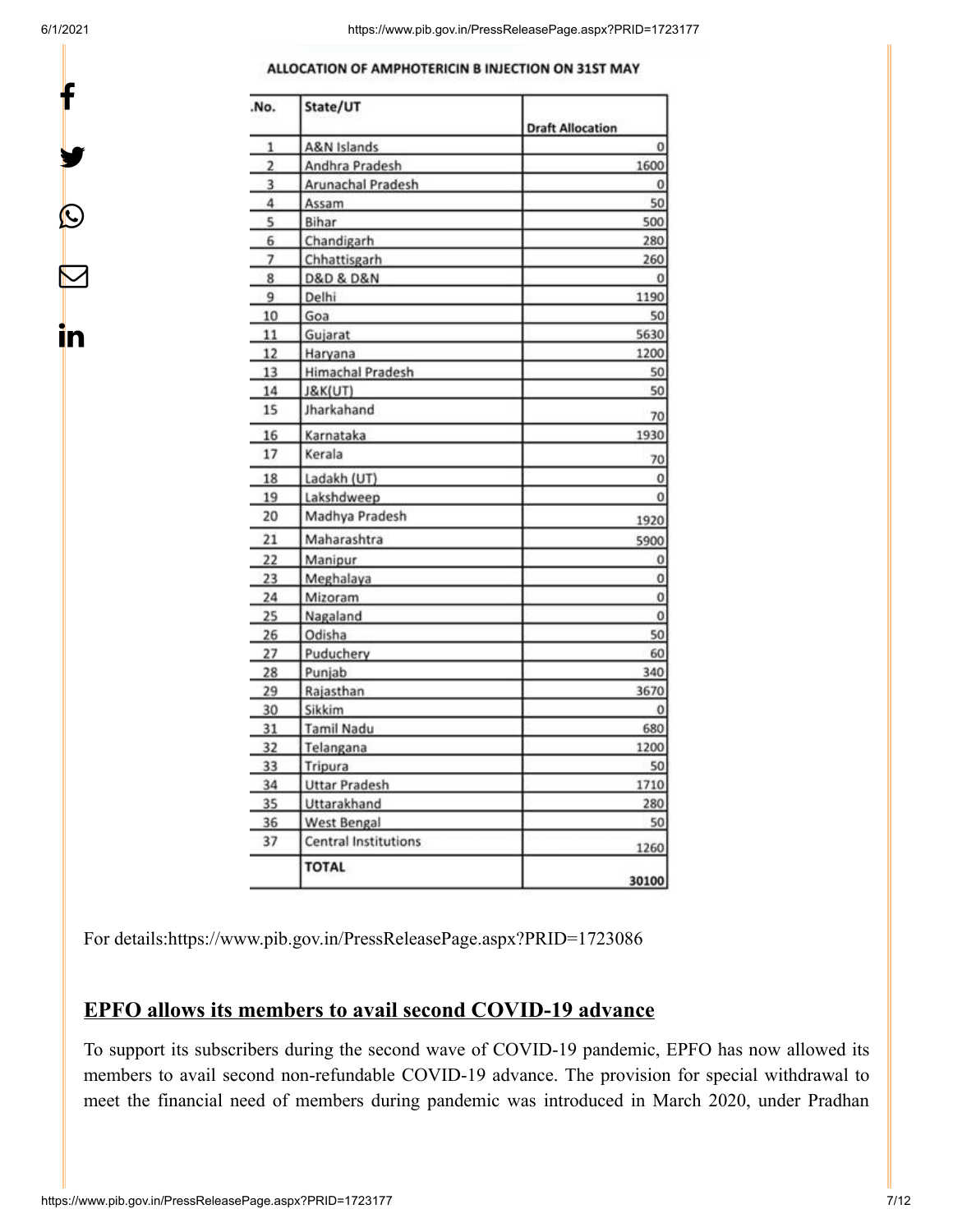MantriGaribKalyanYojana (PMGKY). An amendment to this effect was made by Ministry of Labour& Employment in Employees' Provident Funds Scheme, 1952 by inserting therein sub-para (3) under paragraph 68L, through notification in the Official Gazette. f

For details:<https://www.pib.gov.in/PressReleasePage.aspx?PRID=1723083>

# **NTPC Unchahar Handovers Oxygen Plant to District Administration of Raibareli**

NTPC , a Maharatna CPSU under Ministry of Power in its continued efforts to help in fight against COVID has set up an oxygen plant by NTPC Unchahar. The plant was handed over to the district administration of Raibareli, UP. The necessary equipment and resources were made available by NTPC to the executing body for smooth functioning of this plant. With the establishment of this oxygen plant, oxygen facility will be made available regularly to the needy people with immediate effect.

For details:<https://www.pib.gov.in/PressReleasePage.aspx?PRID=1723114>

### **NTPC supports local administration to strengthen health infrastructure to fight against COVID at its coal Mining Projects**

NTPC , a Maharatna CPSU under Ministry of Power and it's PakriBarwadih Coal Mining Project, Hazaribagh under CSR initiative has come forward for installation Centralised Manifold Oxygen Support system for 300 beds ITKI TB Sanatorium, a dedicated COVID Care hospital located in the outskirts of Ranchi.

The hospital is one of the covid cluster care centre intends to increase the treatment of covid patients to minimise the load on the city hospitals during ongoing COVID second wave. NTPC is improving the existing infrastructure facility to mitigate COVID-19.

For details:<https://www.pib.gov.in/PressReleasePage.aspx?PRID=1723113>

### **INPUTS FROM PIB FIELD OFFICES**

**Kerala:**Considerable relaxations in the lockdown came into effect in the State on Monday. The government has also lifted the triple lockdown in Malappuram. With the lifting of the triple lockdown, restrictions applicable to the rest of the State till June 9, will be extended to Malappuramalso. Kerala has been under lockdown since May 8 to check the rapid spread of Covid-19. The State Secretariat has resumed functioning with 50 per cent of its total staff strength. A decision on resuming the functions of other State and Central government offices is expected on Monday. The curbs on inter-district travel will continue. Police surveillance and checking will continue as usual despite relaxing the lockdown. The government has directed the police to act stringently against those violating the lockdown norms. Meanwhile, the state confirmed 19,894 Covid-19 cases yesterday. While the death toll has mounted to 8641, TPR has dipped to 15.97 %. A total of 93,37,951 people has so far been vaccinated in the state. Out of this, 72,76,075 had first dose and 20,61,876 second dose.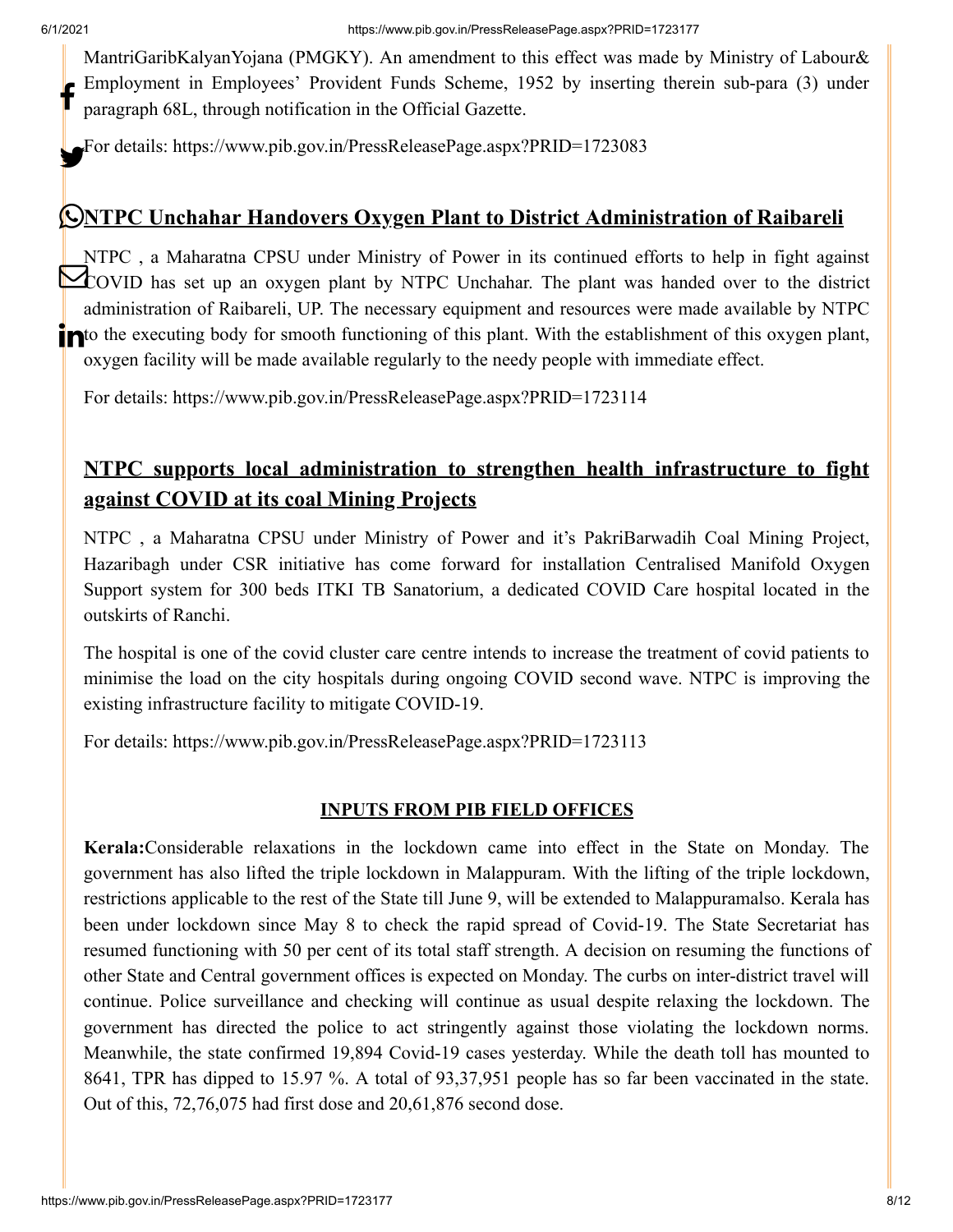#### 6/1/2021 https://www.pib.gov.in/PressReleasePage.aspx?PRID=1723177

**Tamil Nadu:** TN Health Minister Ma Subramaniam in a statement on Sunday said that the State is running out of vaccines and has sought the help of the Central government to overcome this crisis. The Minister said the State has six lakh doses of vaccines and it would be exhausted in a day or two. With more cases of Mucormycosis surfacing, the demand for antifungals Amphotericin B and Posaconazole API have been soaring even as Health officials urged the public not to panic, claiming not all fungal cases require drugs. Over 1,800 metric ton of liquid medical oxygen (LMO) have so far been delivered to Tamil Nadu through 31 oxygen express trains. The number of fresh Covid-19 cases fell to 28,864 on Sunday, bringing down the total number of active cases in Tamil Nadu to 3,05,546. However, the State reported 493 deaths, taking the toll to 23,754. f

Till date 88,91,549 have been vaccinated across TN, of which 68,72,673 received first dose and  $\ln^{20,18,876}$  received second dose.

**Karnataka:**As per the State Government bulletin released for 30-05-2021, New Cases Reported: 20,378; Total Active Cases: 3,42,010; New Covid Deaths: 382; Total Covid Deaths: 28,679. Around 51,679 were vaccinated yesterday with a total of 1,33,96,169 have been vaccinated in the state till now. Vaccinations in Karnataka have picked up steam over the last 10 days, with the health minister stating that the programme is on track with more than 24 lakh doses administered in Bengaluru alone. Karnataka tops the list among highest vaccinated states in South India. Also, it is the 6th most vaccinated state in the country with 1.32 crore vaccines. Union minister Pralhad Joshi said that enough Black fungus medicine will be available in two days and Central government has made necessary arrangements in this regard.

**Andhra Pradesh:**State reported 13,400 new Covid-19 cases after testing 84,232 samples with 94 deaths, while 21,133 got discharged during the last 24 hours. A total of 97,66,778 doses of Covid vaccine have been administered in the state as on yesterday, which include 72,82,314 first doses and 24,84,464 second doses. The overall Covid-19 recoveries in the state shot past 15 lakh on Sunday, resulting in a drop in the number of active cases as fresh positives too continued their downslide for more than a week now. However, the state decided to extend the curfew until June 10. Union Minister for Petroleum and Steel Dharmendra Pradhan has said the Sri City Special Economic Zone in Andhra Pradesh will soon become a major cryogenic tanker manufacturing hub. On Sunday, he virtually inaugurated a jumbo Covid care facility with 300 oxygen beds in the first phase, set up by Visakhapatnam Steel Plant at its Steel City Township. Meanwhile, the Andhra Pradesh High Court, to curtail indiscriminate exploitation by private hospitals, has directed that cash payments of patients should be made under the auspices of the Covid Nodal Officer.

**Telangana:**The State Government has decided to extend the lockdown in the state by 10 more days from today with more relaxations. It has also decided to vaccinate the students who got admissions in foreign universities on priority basis as getting vaccinated is a must for allowing students in many universities. The State Health Department has decided to set up Special Out Patient Counters in all Govt and Teaching hospitals to treat infections in Covid-recovered patients as the cases of Mucormycosis/Black Fungus are on the rise in the state. The special drive to vaccinate super spreaders/high risk groups like journalists/street vendors/auto and cab drivers/Road Transport Corporation drivers and conductors is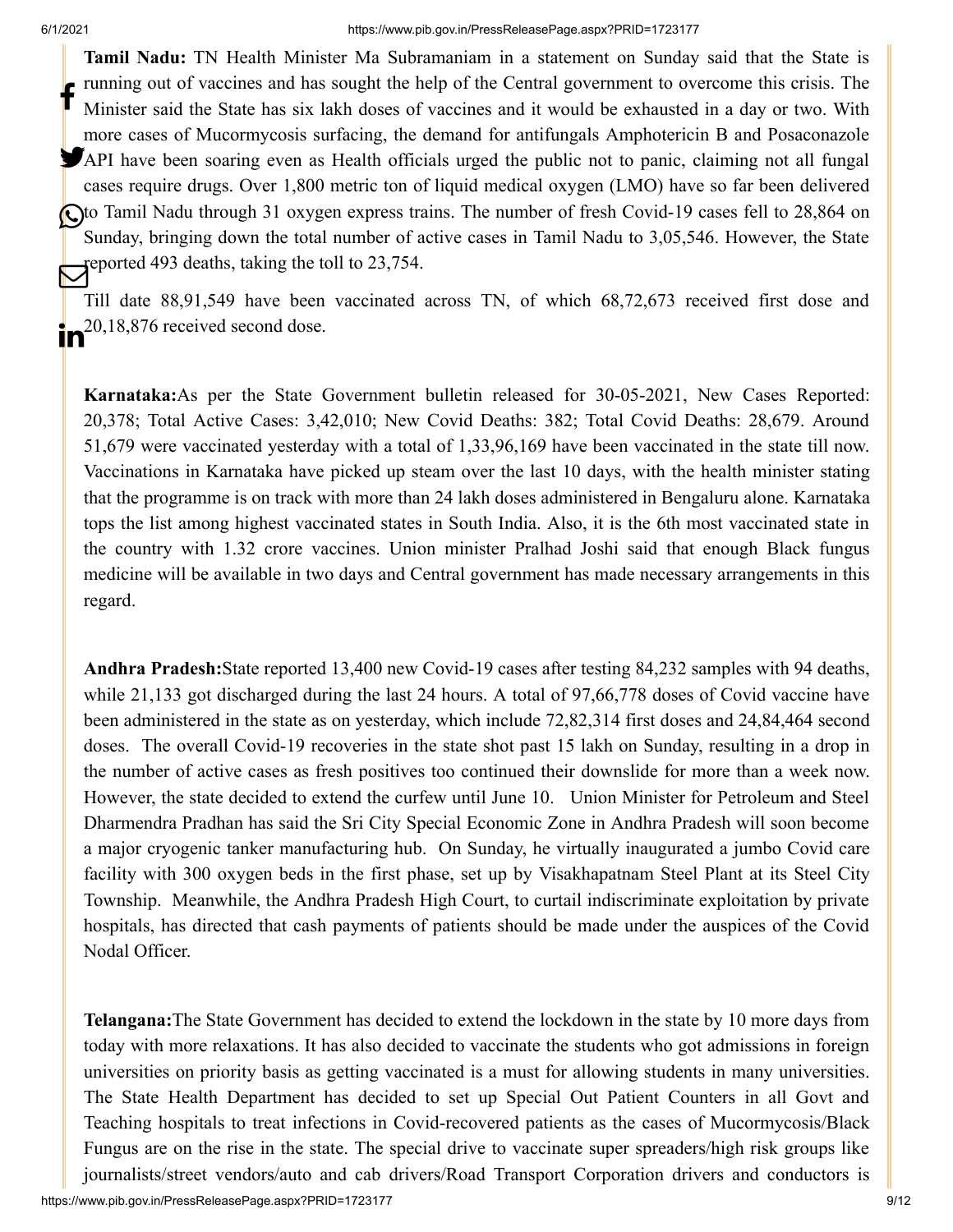6/1/2021 https://www.pib.gov.in/PressReleasePage.aspx?PRID=1723177

under way. The Health Department has revoked the Covid treatment permission of 10 private hospitals in Khammam for collecting exorbitant charges and violating treatment protocol. Meanwhile, a total of 1801 new cases and 16 fatalities were reported yesterday taking the cumulative number of positive cases in the state to 5,75,827 and fatalities to 3263. The total number of Active Cases in the state now stands at 35,042 and the recovery rate is reported to be at 93.34 percent. f

**Assam:** 55 more Covid patients died during last 24 hours even as the state saw 3,245 new infections during the day out of 71,598 tests done. The positivity rate was 4.53 percent. Kamrup Metro saw 422 **New cases.**The State Health Department has decided to facilitate the COVID-19 vaccination for onsite registration and appointment for the people of 18-44 year age group in the government vaccination **in** centres, only for time being. This is exclusively for the tea garden areas that don't have access to smartphones for appointment/slot booking. The district authorities will conduct special vaccination drives in prisons, old age homes, mental health institutions and rehabilitation centres for the 18+ age group.CM HimantaBiswaSarma visited Gauhati Medical College and Hospital and took stock of the Covid treatment infrastructure and other related issues.

**Manipur:**The state on Sunday recorded 17 deaths from Covid-19 along with registering the highest ever single day spike of 1032 new cases and single day positivity rate of 16 percent. CM launched scheme to aid Covid orphaned kids.The number of people who have been administered COVID-19 vaccine in Manipur reached 3,82,352, as per the latest update.

**Meghalaya:**For the third straight day, the recoveries on Sunday bettered the number of new cases indicating a possible waning of the second wave of the COVID-19 pandemic in Meghalaya. However, the positivity rate in the state continues to be around four per cent higher than the national average.With 974 recoveries on Sunday, the total number of people cured/discharged has risen to 27,130.The Meghalaya government will open the slot in CoWIN for vaccination of people above 18 years by next week.

**Sikkim:**Three deaths and 246 new cases took Sikkim past 15K confirmed cases and 250 fatalities. The figure of recovered cases further improved to 10,746 with the discharge of 130 more people from home isolation after they made full recoveries. There are currently 3,961 active cases of coronavirus in Sikkim.

**Tripura:**More Oxygen cylinders arrived with IAF aircrafts carring Oxygen and other medicines touching down twice in a single day in MBB Airport of Agartala. Meanwhile 854 new cases were detected while 873 recovered with 6 deaths.

**Nagaland:**Nagaland registered 192 new Covid cases and 13 deaths on Sunday. Active cases are 5049 while tally goes up to 21,563.Church leaders expressed dismay over reports of some churches in Kohima and elsewhere in the state for violating Covid norms and holding congregation while the rest of the country was facing an unprecedented Covid 2nd wave.

**Maharashtra:** Maharashtra government extended the lockdown till June 15 for corporations of Mumbai, Navi Mumbai, Thane, PimpriChinchwad, Pune, Aurangabad, Nashik, Vasai Virar, Nagpur – all civic bodies with more than one million population. In the urban areas where the total positivity rate is less than 10 per cent and total oxygen beds occupancy is less than 40 per cent, essential shops can be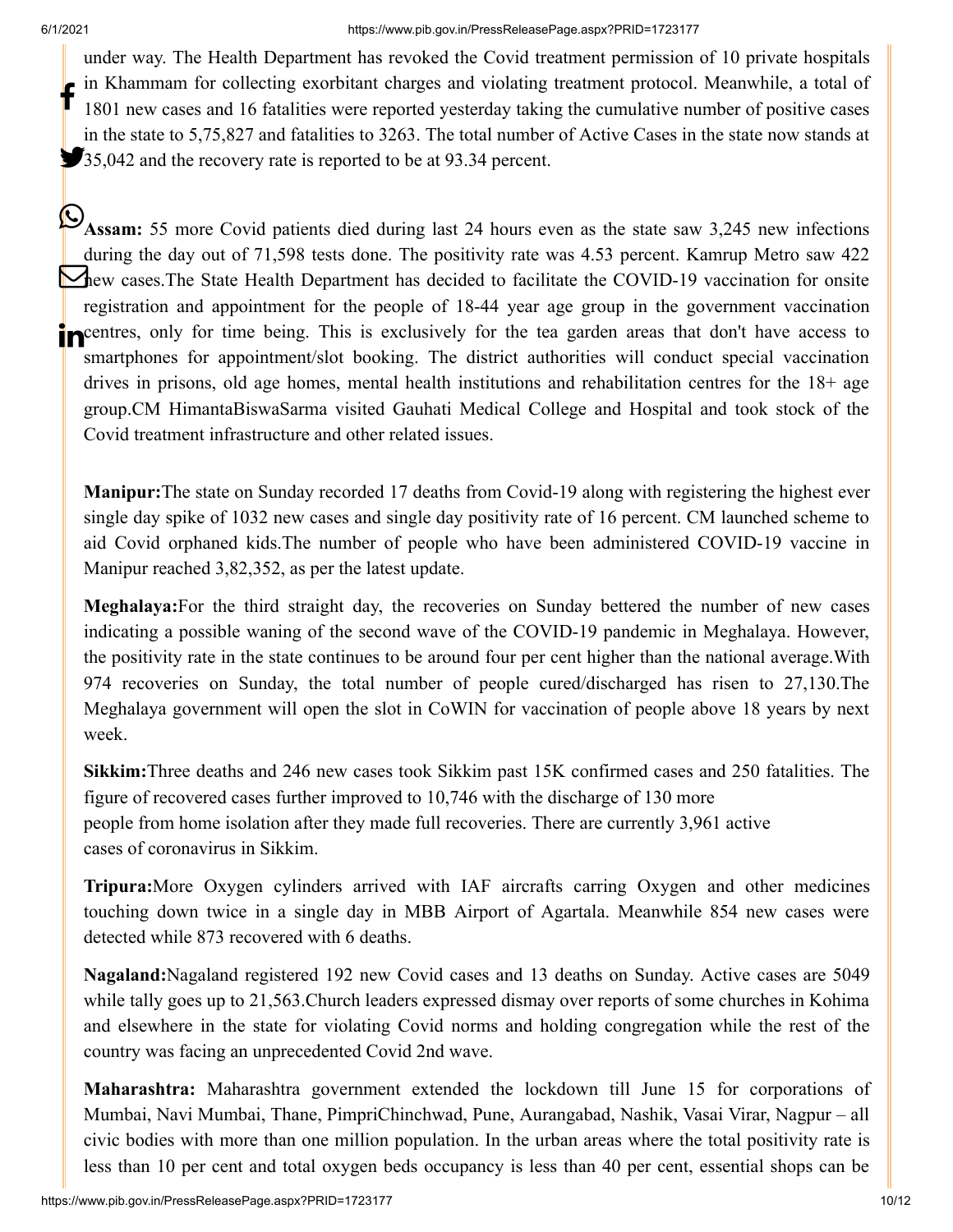#### 6/1/2021 https://www.pib.gov.in/PressReleasePage.aspx?PRID=1723177

allowed to operate from 7 am to 2 pm instead of 7 am to 11 am. All government offices will be allowed to function at 25 per cent attendance instead of 15 per cent earlier.Maharashtra's daily caseload of the coronavirus disease (Covid-19) fell to 18,600 on Sunday, taking the state's infection tally to 5,731,815. Also on the day, 402 people succumbed to the viral disease, taking Maharashtra's related death toll to 94,844. f

**Gujarat:** Gujarat recorded 1,871 new COVID-19 cases on Sunday, its lowest one-day infection count Since March 25 this year. These new cases took the state's overall tally to 8,07,488. The number of daily cases fell below the 2,000-mark for the first time since March 26, when the state had recorded 2,190 cases, while the March 25 count was 1,961.

1,83,070 people got vaccinated for COVID-19 on Sunday, the total number of doses administered so far in the state rose to 1,68,94,303. As many as 1,11,843 people in the age group of 18-44 were vaccinated against COVID-19 on Sunday, which took the overall number of such beneficiaries to 14,78,897. in

**Rajasthan:**Mucormycosis cases in the state have risen to 1,300 with 500 more being detected in the past four days. While the maximum number of cases have been reported from Jaipur, districts like Jodhpur, Kota and Udaipur too have reported Mucormycosis.

Health department's teams are currently conducting door-to-door surveys in all districts to identify suspected mucormycosis cases. The department has allowed 28 hospitals across the state to provide treatment for the deadly fungus since the ailment has been declared as a notifiable disease.Rajasthan's COVID-19 caseload rose to 9,38,460 on Sunday with 2,298 fresh infections while the death toll climbed to 8,317 as 66 more people succumbed to the viral disease. The number of active COVID-19 cases in Rajasthan stands at 49,224.

**Madhya Pradesh:** In Madhya Pradesh, the Covid Test Positivity rate has come down below three percent. The number of new patients is steadily decreasing in the state.

The unlock process in Madhya Pradesh is beginning from June 1st. For this, the state government has issued a guideline. According to the state government, there will be separate unlock guidelines for the districts with more than 5 percent infection and less than 5 percent infection in the state. Indore, Bhopal, Sagar and Morena districts of the state have more than 5 percent infection, Shops selling essential items may be opened, but only 25 percent of these can remain open. At the same time, 50 percent shops will be opened in urban areas with less than five percent positivity rate.

**Chhattisgarh:** Chhattisgarh government on Sunday announced an assistance of ₹5 lakh for families of media persons who lost their life due to Covid-19. The government said it will also reimburse their expenses incurred for Covid treatment at hospitals under the Chhattisgarh Media Representative Welfare Assistance Rules.

**Goa:** Goa on Sunday reported 645 fresh coronavirus positive cases and 28 fatalities, taking the tally of infections to 1,55,064 and the toll to 2,625.

**Punjab**: The total number of patients tested Positive is 565415. Number of active cases is 39263. Total Deaths reported is 14432. Total COVID-19 Vaccinated with 1st dose (Healthcare + Frontline Workers) is 902070. Total COVID-19 Vaccinated with 2nd dose (Healthcare + Frontline Workers) is 252267. Total above 45 Vaccinated with 1st dose is 2813549. Total above 45 Vaccinated with 2nd dose is 477554. Total 18-44 years age group Vaccinated with 1st dose is 453987.